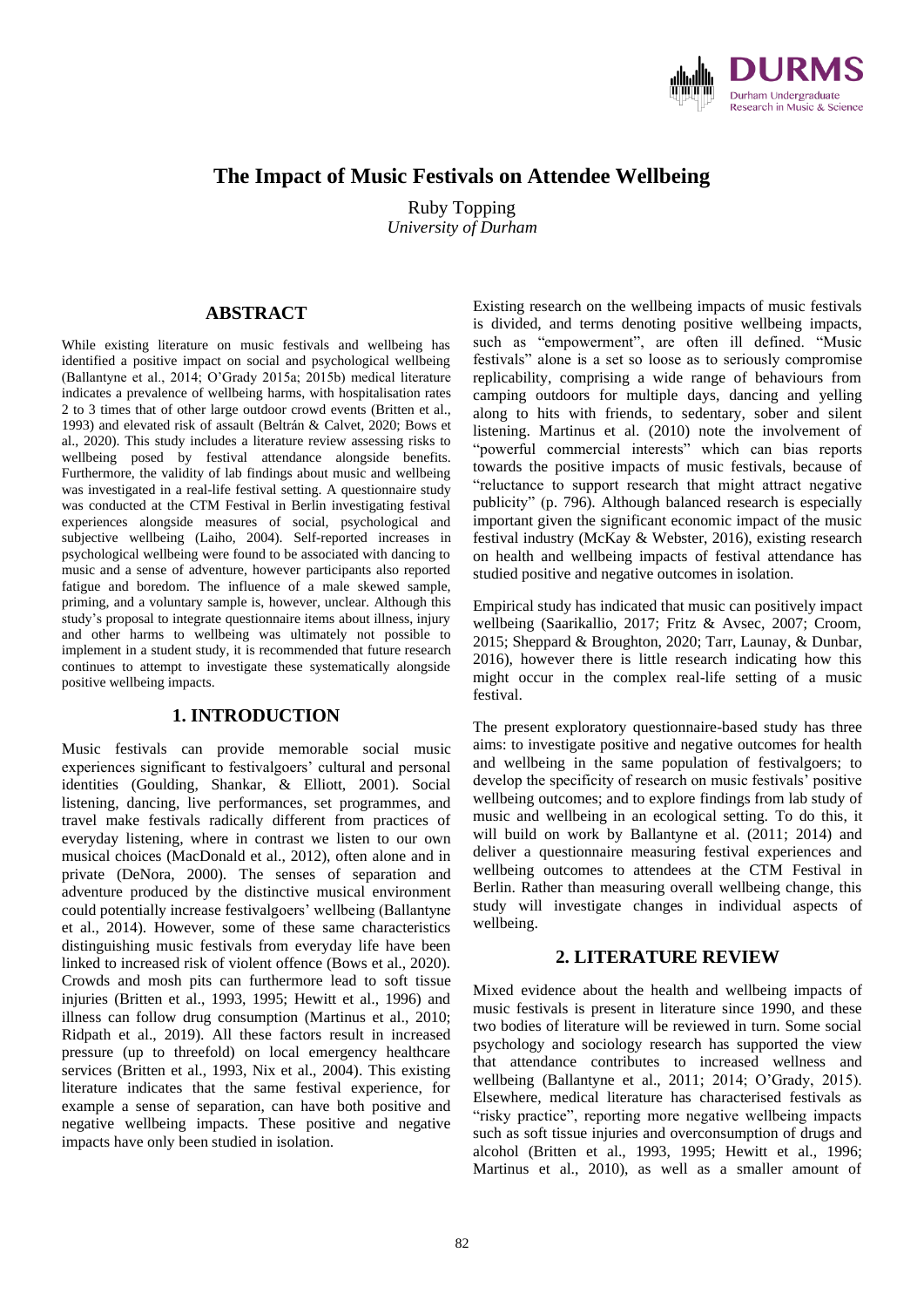literature linking festivals to sexual harassment and assault (Beltrán & Calvet, 2020; Bows et al., 2020).

Research on negative wellbeing outcomes is relatively specific: soft tissue injuries and overuse of alcohol are clearly defined impacts. The positive outcomes, however, are vaguer, describing "positive wellbeing effects", or a positive "festival imaginary" (O'Grady, 2015). Secondly, there is little overlap between these two bodies of research, making it difficult to form a balanced view of the wellbeing impact of music festivals.

Packer and Ballantyne (2011) explore the wellbeing effects of attending a music festival as subjectively reported by young people (aged 18-29 years), forming a positive view. They delivered a questionnaire with focus-group-derived festival experience items alongside measures of psychological and social wellbeing. In the analysis, a single factor was used to represent change in wellbeing, which was compared to festival experiences. Using this method, the most significant experiences that were found to increase general wellbeing were: "getting to know my friends on a deeper level", "feeling a personal connection with the music", and "being inspired by live music", indicating that social- and music-related experiences had the greatest impact on wellbeing. Their study makes only brief mention, however, of the negative wellbeing effects documented in festival literature, and does not integrate these into their questionnaire study.

O'Grady has used ethnographic research to characterise music festivals as "alternative playworlds" zones where adults can engage in "deep" play, an absorbing practice which aids creativity and can lead to "transcendent" experiences (2015a). Elsewhere, she characterises the separation of the festival from everyday life as "DIY ethics", in order to convey the collective, community-based knowledge production occurring in that space, contributing to festivalgoers' wellbeing through an increased sense of autonomy (O'Grady, 2015b).

Women can be empowered in the alternative space of a music festival. Outdoor festivals present an opportunity for mindful engagement with nature, improving women's self-reported wellbeing (Soulodre, 2019). The women-only, feminist setting of Michfest, for example, was found to offer attendees physical and emotional safety, as they were able to withdraw and separate from the patriarchal dominant culture. Attendees formed new "rituals" and "traditions" using music and dance, which were experienced as "empowering" and facilitating healing from trauma (Odahl-Ruan et al., 2015).

Research on positive wellbeing outcomes largely comes from sociology and the humanities, and qualitative methods predominate. While they offer a detailed picture of festivals as subjectively experienced by festivalgoers, there is limited mention of the harms to wellbeing which appear to be statistically prominent. A larger body of medical literature has focussed on classification and prevention of negative health and wellbeing outcomes associated with music festivals.

When festivals occur, they impact local health practitioners and health institutions, for example, significantly increasing workload in nearby A&E departments (Nix et al., 2004). Onsite care can be highly protective to local services (Knight & Mulry, 1996; Reddy & Cusack, 1996; Hewitt et al., 1996), though is not always adequate to mitigate the impact of the festival (Nix et al., 2004). The most frequent risks to wellbeing recorded were soft tissue injuries, collapse, and eye nose and throat (ENT) issues (Knight & Mulry, 1996). Another large study documented primarily heat related, soft tissue related, insect bites and drug misuse casualties (Reddy & Cusack, 1996).

Music festivals in particular may influence risky behaviour. At the 1995 Reading Festival, for instance, 2% of attendees needed treatment at either A&E or onsite (Knight & Mulry 1996). At the 1991 Glastonbury Festival 2.8% of the revellers sought medical aid. This is substantially higher than the 1% recorded at other large outdoor crowd events (Britten et al., 1993). Crucially, Knight, and Mulry (1996) note that the nurse rota in the medical tent warned of likely casualty rates based on what music was playing, with acts being rated from 1-10 based on the danger posed by their influence on crowd behaviour. This may indicate differences in risk-taking behaviours associated with genre and musical subculture, which affect wellbeing outcomes. This is supported by, for example, substantial differences in drug use between musical styles (American Addiction Centres, 2020).

While violence in the context of music festivals in particular is under-researched, elevated levels of an acquisitive and violent crime and gender-based violence have been observed at other live music events such as nightclubs, pubs and gigs (Bows et al., 2020). Contrary to the literature about womenonly festival spaces discussed above, Bows et al. (2020) therefore question the extent to which commercial music festivals are transgressive or countercultural spaces, and suggest that the elevated risk of gendered sexual violence is likely to be similar to other live music spaces.

Sexual violence against women at festivals has in some circumstances even been understood as part of the festivity itself. In the high-profile gang rape case known as "La Manada", no prosecution was made despite video evidence, after court proceedings which saw San Fermín's festivity and sense of separation used as justification for the attack (Beltrán & Calvet, 2020). Cases such as this raise academic doubts about these features of the festival experience which have, in the music festival literature, only been identified as prompting "reflection and self-understanding" (Ballantyne et al., 2014) and "empowerment" (Odahl-Ruan et al., 2015). As court records suggest that the sense of festivity and separation from everyday life made gender-based violence both more likely and more socially acceptable, it must be considered that impacts on wellbeing may be mediated by demographic factors such as gender.

A further music festival experience, drug taking, has a complex interaction with wellbeing outcomes. Festivalgoers report motivations for drug-taking such as reducing social anxiety, enhancing enjoyment, relaxing, and connecting more with the artist (American Addiction Centers, 2020). In other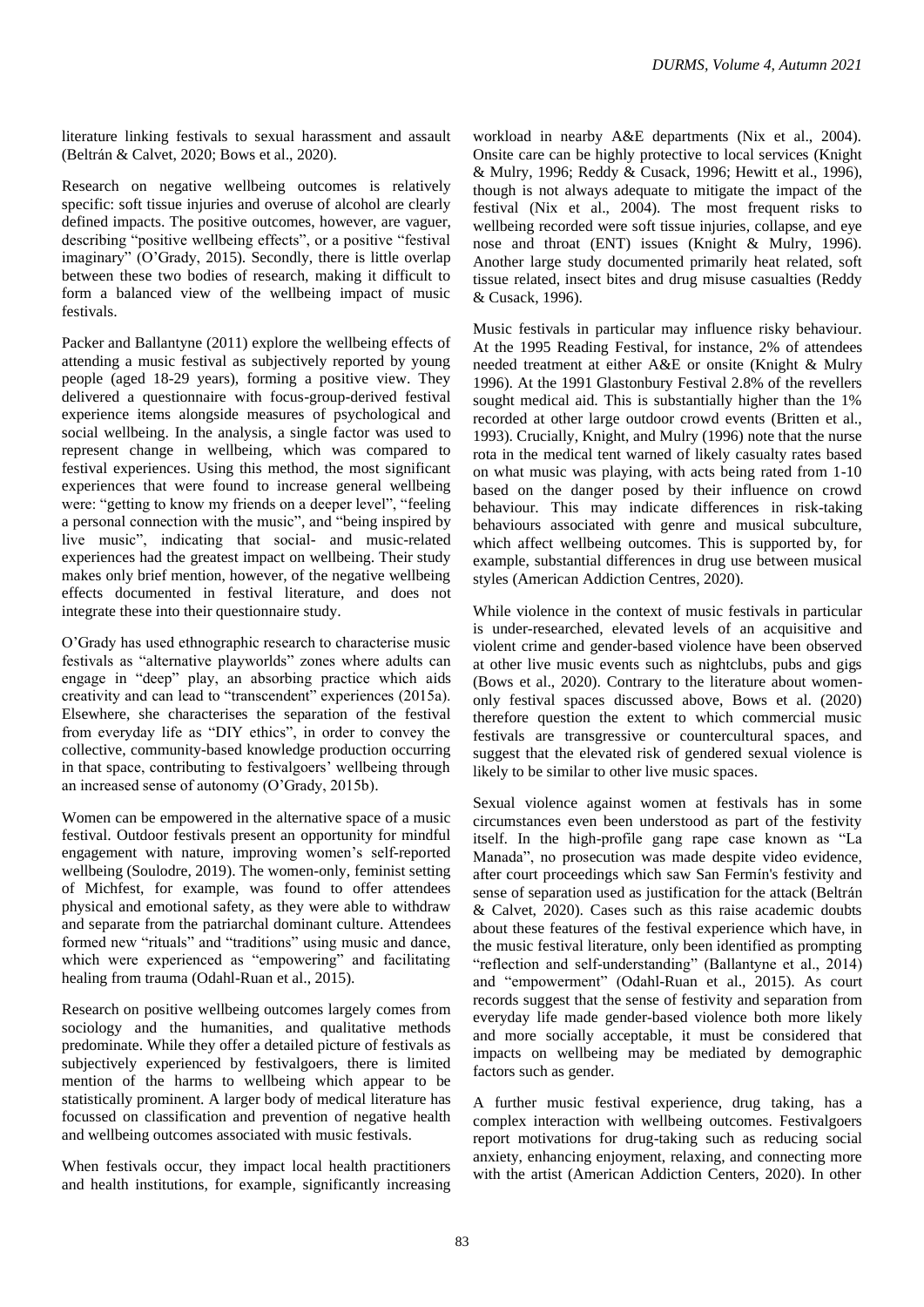words, festival attendees use substances with the intention of increasing their social wellbeing, enjoyment of the music and connection to others. Drug use at music festivals may be particularly detrimental to wellbeing, however<sup>1</sup>. This is partly because polydrug use is more common at festivals, raising risk of illness. Dancing for hours, high temperatures and dehydration also contribute to the higher risk of adverse effects presented by festival drug-taking (Martinus et al., 2010; Ridpath et al., 2019).

In sum, this literature review has presented a complex picture of music festivals' impacts on wellbeing. Some sociological study has found music festivals to be socially transgressive spaces, promoting senses of play and empowerment (Odahl-Ruan et al., 2015; O'Grady, 2015a; 2015b; Soulodre, 2019). A small body of music-psychological literature indicates that music festival attendance leads to increased social, psychological and subjective wellbeing (Ballantyne et al., 2011; 2014). The very same sense of separation and festivity that leads to increased self-reports of wellbeing at festivals has, however, also been linked to increased risk of violence (Beltrán & Calvet, 2020; Bows et al., 2020). Music festivals also present an up to threefold risk of physical injury and illness compared to other large outdoor crowd events (Britten et al., 1993), a statistic which cannot be ignored.

*Limitations addressed by this study.* The method of deriving questionnaire items from group discussion with festival attendees (Ballantyne et al., 2011; 2014) had the advantages of both providing a clear and uniform rationale for questionnaire items, and also developing bottom-up from festivalgoers' own impressions of their experiences. It risked, however, replicating popular ideals of the music festival experience. Secondly, it rendered subsequent questionnaire study unable to expand on or contradict the findings of focus groups. The present study introduces several music festival experience items derived from empirical study on music and wellbeing, with the aim of producing a fuller account of music festival experiences than those from focus groups alone.

Lab studies have indicated several music-related experiences which positively impact wellbeing such as: development and reinforcement of identity through music listening (Saarikallio, 2017); flow state/absorption (Fritz & Avsec, 2007); participation in music making (Croom, 2015; Sheppard & Broughton, 2020); dancing to music (Sheppard & Broughton, 2020); and dancing to music with others (Tarr, Launay, & Dunbar, 2016). This questionnaire study will investigate their validity in the ecological setting of a festival.

While Packer and Ballantyne's (2011) factor analysis indicated that wellbeing should be represented as a single factor, this does not necessarily mean that wellbeing change varies monolithically, and could be due to weakness in the self-reported data. Their study was not able to indicate which aspects of wellbeing were affected by festival attendance. This study uses a shorter questionnaire to improve engagement and capture more nuance.

A proposal was also made to include questionnaire items reflecting medical study on the risks to wellbeing posed by music festivals such as: injury or illness (Knight & Mulry, 1996; Reddy & Cusack, 1996; Hewitt et al., 1996); experiences of violence, gendered violence and theft (Bows et al., 2020); and negative health and wellbeing outcomes of drug-taking or alcohol consumption (Ridpath et al., 2019). The present study aimed to indicate prevalence of these negative wellbeing outcomes alongside the positive outcomes indicated by Ballantyne et al., (2014), setting precedent for more balanced study of the impact of music festivals. This proposal was however not possible to carry out within a student study in the context of the target festival (see Methods).

*Research aims.* The aims of this study are:

1. to examine which festival experiences affect which facets of wellbeing change

2. to examine which festival experiences lead to increased wellbeing after festival attendance

3. to replicate conclusions from lab study of music and wellbeing in an ecological setting

4. to explore positive and negative wellbeing outcomes in the same population of festivalgoers

# **3. METHOD**

*Design.* A 31-item questionnaire and 3 open-ended questions were administered, measuring festival attendees' subjective evaluation of experiences and changes to psychological and social wellbeing after attending the CTM Festival, an experimental music festival in Berlin. The full questionnaire can be requested from the author.

Our design did not include a control condition, because the aim of the study was not to measure the efficacy of festivals in improving attendee wellbeing. Rather, this study examines the relationship between various festival experiences and various wellbeing outcomes in order to indicate *how* festivals impact wellbeing.

*Participants.* Participants were recruited at the festival itself. They are a convenient sample, not controlled for demographic representation. 147 attendees were asked for their demographic and contact information, of whom 13 completed the post-festival questionnaire.

The low response rate to our second questionnaire delivered after the festival means that these answers are effectively a voluntary sample. Of the sample  $(n = 12)$ , participants' ages ranged from 20 to 70 years ( $M = 37.7$ ;  $SD = 14.8$ ), 83%

<sup>&</sup>lt;sup>1</sup> Data is scanty and differing definitions of drug-related death or illness are employed. However, 17 deaths and over 100 non-fatal overdoses were reported at live EDM events between May 2015 and May 2016, for example (https://www.iq-mag.net/2016/05/17-deaths-100-overdoses-year-edm/#.Xt-051NKjVo). In another case, drug misuse was the fourth most common reason for needing medical attention at a festival with 70,000 attendees (Reddy & Cusack, 1996).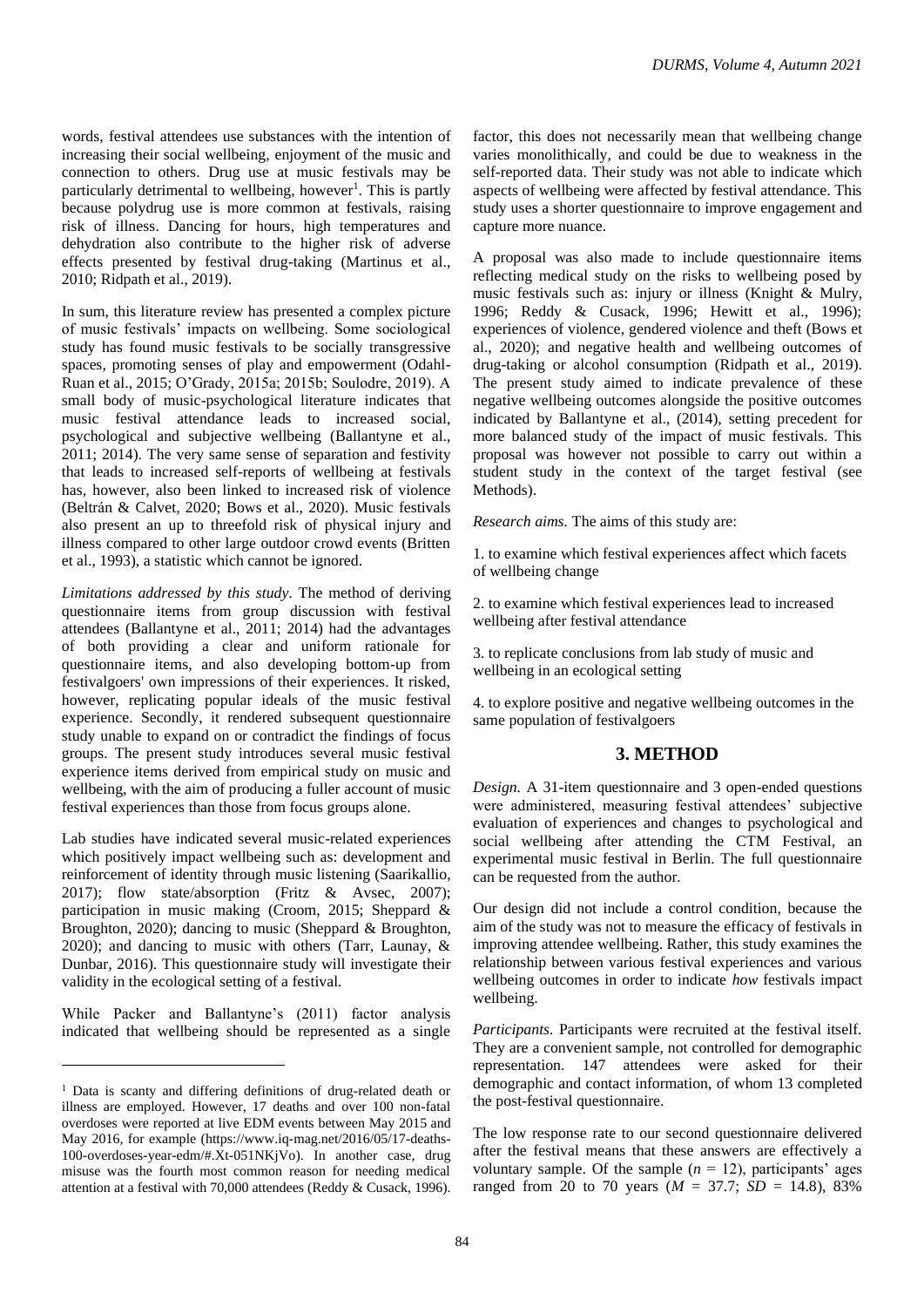identified as male and 17% identified as female. 67% had completed post-secondary or higher education, and 42% had completed postgraduate education. They were of 7 different nationalities. Festival attendance ranged from 2-4 days, and all but one participant stayed at the festival for the full duration of 4 days ( $M = 3.8$ ;  $SD = 0.6$ ).

*Materials/stimuli.* All participants were attendees at the CTM Festival. Originally "club transmediale", CTM is an annual electronic music and multimedia festival in Berlin. The musical niche ranges from EDM to contemporary sound art, with a multicultural musical programme, and formats vary from seated listening to lively club nights.

The questionnaire was a shortened version of that used by Packer and Ballantyne (2011) which measured psychological, social and subjective wellbeing outcomes (Keyes, 1998; Keyes et al., 2002; Laiho, 2004; Ryff & Keyes, 1995), as well as wellbeing outcomes based on Laiho's (2004) four functions of music. The questionnaire contained a 31 item, divided into 13 festival experience statements and 18 psychological and social wellbeing statements. It also contained three openended questions on festival experience and wellbeing, and demographic information.

*Procedure.* Participants were approached inside the concert venue and asked to complete a paper form asking for their contact details and demographic information. A week after the festival ended, these 147 participants were emailed an online link to a questionnaire (available to complete for a two-week window) regarding their festival experience and wellbeing. 12 completed questionnaires could be used for analysis. These data were collected as part of a broader study conducted at CTM (Hampshire et al., 2020).

## **4. RESULTS**

*1. To examine which festival experiences affect which facets of wellbeing change.* A cross-tabulation was performed on questionnaire responses and Pearson correlations were measured between individual festival experience items and individual wellbeing outcome items. Table 1 shows the correlations between individual items that were significant (*p*  < .01), ranked by their significance levels.

| Table 1. Most Significant Correlations (<.01) between Individual |
|------------------------------------------------------------------|
| Festival Experiences and Self-Reported Wellbeing Outcomes,       |
| Ranked by Significance                                           |

| Rank | Festival<br><b>Experience</b> | <b>Wellbeing Measure</b>                   | <b>Correlation</b> |
|------|-------------------------------|--------------------------------------------|--------------------|
| 1    | escape                        | positive about other<br>people             | $0.83*$            |
| 2    | adventure                     | accept myself                              | $0.77*$            |
| 3    | dance<br>w/others             | can make a<br>contribution to the<br>world | $0.76*$            |
| 4    | enjoyed<br>music              | more positive about<br>life                | $0.76*$            |

|   | adventure | developed as a<br>person           | $0.74*$ |
|---|-----------|------------------------------------|---------|
| h | adventure | greater understanding<br>of myself | $0.73*$ |

*2. To examine which festival experiences lead to increased wellbeing after festival attendance; 3. to replicate conclusions from lab study of music and wellbeing in an ecological setting.* Table 2 shows an analysis performed using the same method as Ballantyne et al. (2014), averaging wellbeing responses into a single "wellbeing change" factor for each participant. The two items at the top reached significance to .05: "I enjoyed moving to the music with others", and "It has felt like being on an adventure".

| Table 2. Festival Experiences Ranked by Correlation with General |
|------------------------------------------------------------------|
| "Wellbeing Change" Factor                                        |

| <b>Festival Experience</b>                                                              | <b>Correlation with</b><br>wellbeing |
|-----------------------------------------------------------------------------------------|--------------------------------------|
| I enjoyed moving to the music with<br>others                                            | $0.67*$                              |
| It has felt like being on an adventure                                                  | $0.62*$                              |
| I have enjoyed being around people<br>with similar interests                            | 0.55                                 |
| There were moments when I totally<br>got lost in the music                              | 0.52                                 |
| It has been good to be able to get<br>away from my everyday<br>environment              | 0.51                                 |
| This music is a part of who I am                                                        | 0.49                                 |
| I have felt more open to meeting<br>different people                                    | 0.48                                 |
| I felt connected to the people I was<br>with                                            | 0.44                                 |
| The festival experience has been<br>different from anything you would<br>find elsewhere | 0.44                                 |
| I have enjoyed seeing live<br>performances                                              | 0.29                                 |
| I like listening to this kind of music                                                  | 0.18                                 |
| I have enjoyed moving to the music                                                      | 0.04                                 |
| I have participated in music making<br>during my time at the festival                   | $-0.13$                              |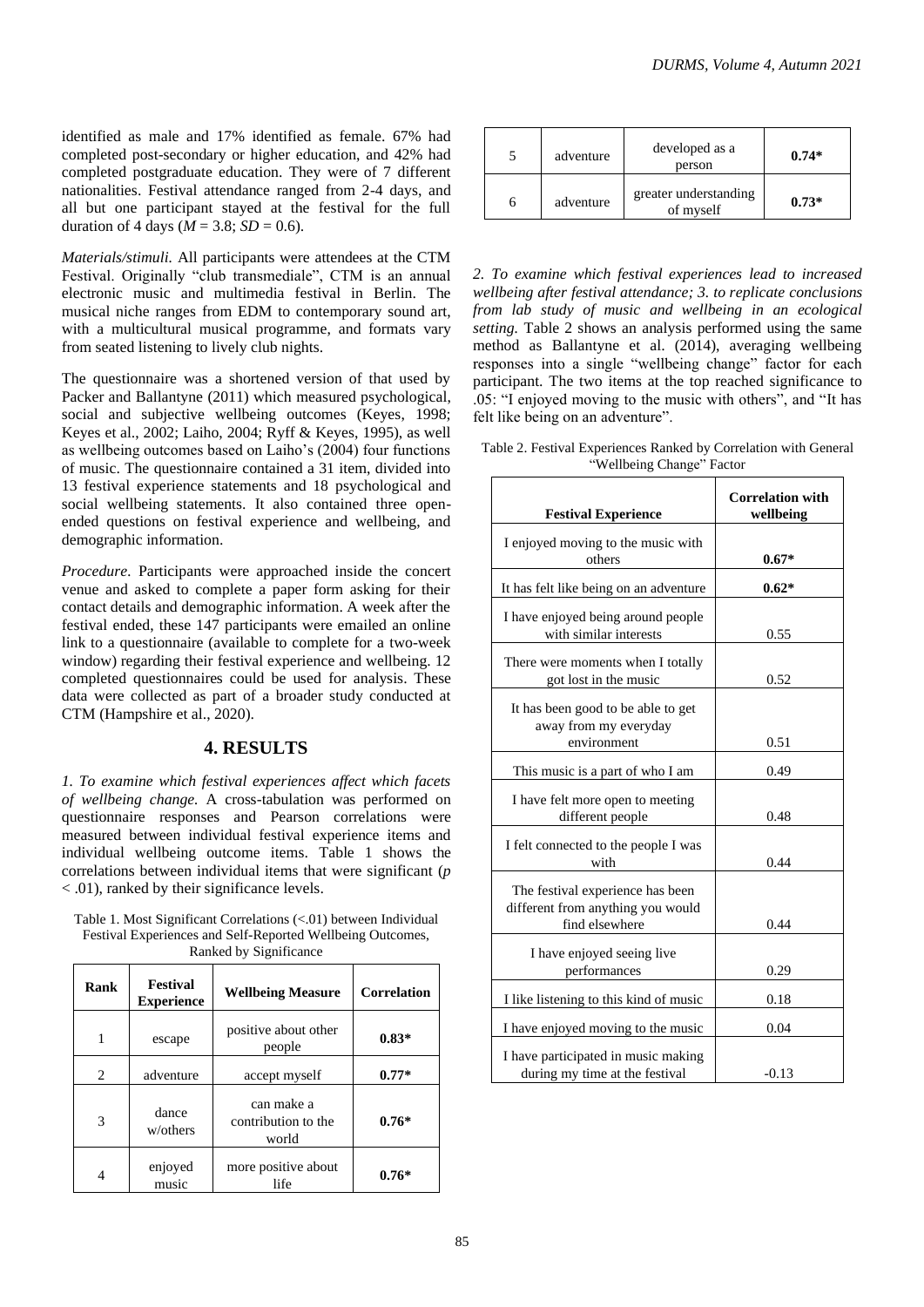Table 3 shows festival experiences represented as a single factor, in order to find the wellbeing outcomes most likely to result from participation in the festival. On the right they are categorised by the aspect of wellbeing they are measuring, and also colour coded for overarching wellbeing measure: blue for psychological wellbeing, and orange for social wellbeing. The top six items in Table 3 reached significance.

Table 3. Wellbeing Impacts Ranked by Correlation with a General "Festival Experience" Factor

| <b>Correlation</b> |                                   |                  |
|--------------------|-----------------------------------|------------------|
| with               |                                   |                  |
| festival           |                                   |                  |
| experience         | <b>Survey Item</b>                | <b>Measuring</b> |
|                    | I feel more positive about my     | life             |
| $0.75*$            | life                              | satisfaction     |
|                    | I feel I have grown/developed     | personal         |
| $0.71*$            | as a person                       | growth           |
|                    | I feel better able to cope with   | emotional        |
| $0.67*$            | stresses in my life               | field            |
|                    | I am more able to accept myself   | self-            |
| $0.64*$            | for who I am                      | acceptance       |
|                    | I have a greater understanding    |                  |
| $0.63*$            | of who I am                       | identity         |
|                    | I feel inspired to do something   |                  |
| $0.60*$            | new or creative                   | agency           |
|                    | I feel a greater sense of purpose | purpose in       |
| 0.53               | in my life                        | life             |
|                    | feel I can make a contribution    | social           |
| 0.53               | to the world                      | contribution     |
|                    | I feel more positive about other  | social           |
| 0.52               | people                            | acceptance       |
|                    | I feel I have more things in      | social           |
| 0.48               | common with others                | integration      |
|                    | I feel a greater sense of         |                  |
| 0.46               | confidence/control over my life   | autonomy         |
|                    | I feel more hopeful about the     | social           |
| 0.36               | way things are in the world       | actualisation    |
| 0.32               | I feel a sense of happiness       | happiness        |
|                    | I feel a greater sense of         | interpersonal    |
| 0.27               | belonging within my group         | relationships    |
|                    | I have a greater understanding    | emotional        |
| 0.25               | of my emotions                    | field            |
|                    | I feel better able to deal with   |                  |
|                    | the demands and                   |                  |
| 0.24               | responsibilities in my life       | mastery          |
|                    | I feel more able to make sense    |                  |
|                    | of what's happening in the        | social           |
| 0.23               | world                             | coherence        |
|                    | I feel I have a better            | interpersonal    |
| $-0.14$            | relationship with others          | relationships    |

*4. To explore positive and negative wellbeing outcomes in the same population of festivalgoers.* Table 4 shows quotes from answers to the open-ended questions, categorised by themes which emerged from the responses.

Table 4. Themes in Open-Ended Responses

#### **Queuing and crowds**

"Too crowded, long queues... too many people/visitors.

was quite stressful this year :/"

"Long queues, sold-out events"

### **Late nights**

"Events until deep in the morning"

"Rather not.... sleep deprivation (had to work the days

afterwards)."

**Illness**

"I got sick"

# **5. DISCUSSION**

This study indicates that for attendees at the CTM Festival, dancing with others and a sense of adventure were the experiences most positively influential on wellbeing. Minimal harms to wellbeing were experienced, caused by crowds and fatigue. Though we weren't able to conduct systematic study of negative wellbeing impacts, open-ended responses did suggest these (Table 4). Participants mentioned feeling fatigued by late nights  $(n=2)$ , bored by queues  $(n=2)$ , and contracting an illness after attending a large crowd event (n=1), supporting earlier findings (Earl et al., 2004).

Building on the findings of Ballantyne and Packer (2011), this study was also able to indicate individual relationships between experiences and aspects of wellbeing (Table 1), though further research is necessary to establish a causal link. Contrasting patterns emerged in these individual correlations, where the item "it has felt like being on an adventure" correlated with higher scores on wellbeing items related to the self, as opposed to contrasting wellbeing items about the world, life, or others. Enjoying the music correlated strongly with a reported sense of general positivity and optimism. The festival experience of dancing with others had a strong relationship with reported increased social wellbeing, "I feel I can make a contribution to the world". We can also note the large difference between the observed effect of moving to music, and moving to music with others (Table 2). The difference found between social listening and listening alone (Egermann, 2011) was therefore observed in the festival setting.

Notably the new item about dancing with others was the most significant correlation with wellbeing, lending ecological support to the conclusion from lab study that dancing to music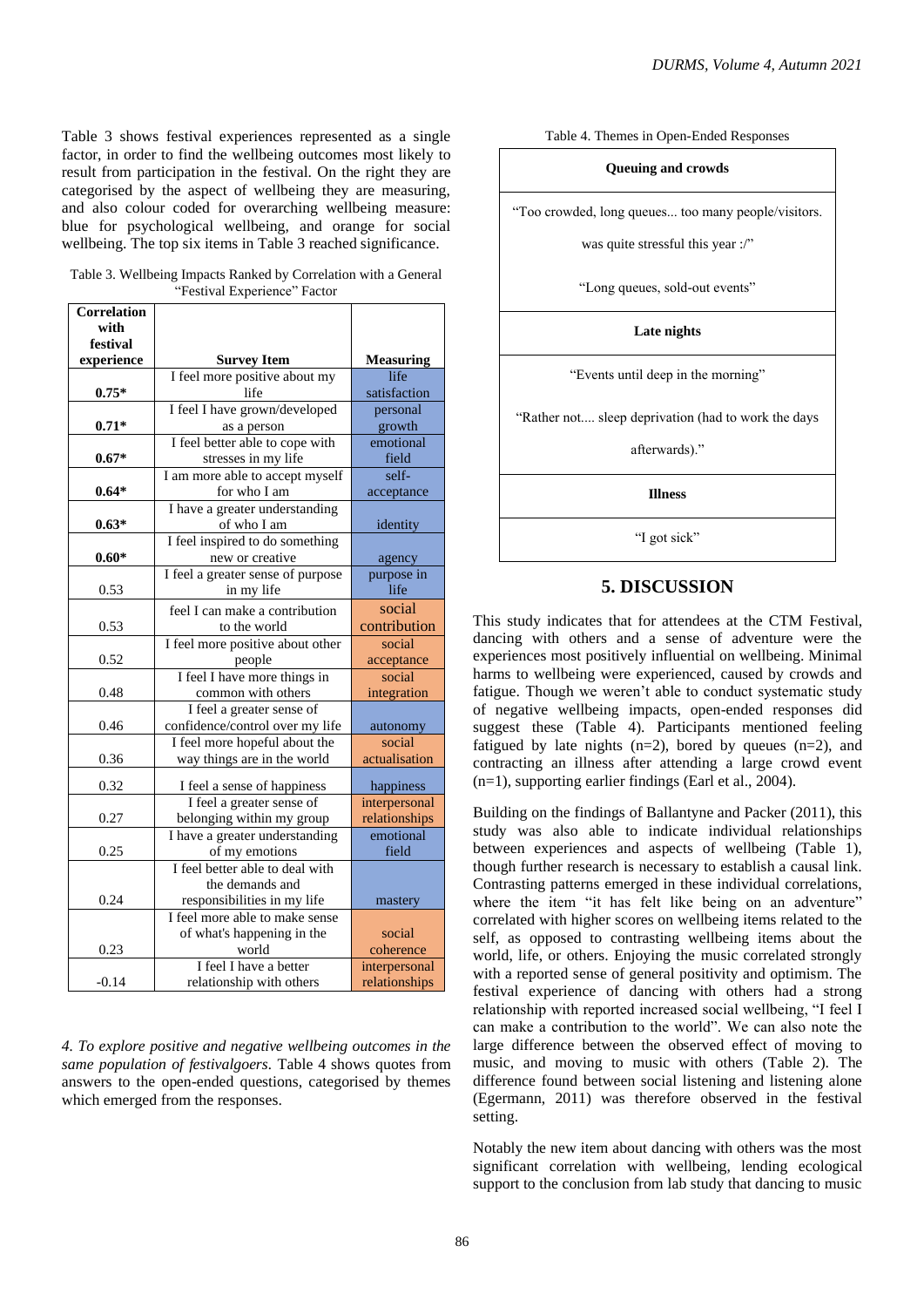with others can improve overall wellbeing (Launay & Dunbar, 2016).

A larger pattern also emerged where festival attendance positively influenced individual psychological wellbeing outcomes, such as life satisfaction and self-acceptance, more than it did social wellbeing outcomes, such as relationships with others. Surprisingly, the top six wellbeing items which were impacted by the festival measured psychological wellbeing, whereas social wellbeing did not have a significant relationship with festival attendance in general. This contrasts the results of Ballantyne and Packer's studies of young people (2011; 2014), and supports their conclusion that wellbeing impacts of festival attendance are mediated by age.

*Limitations.* Limiting data collection to a single festival curtails the range of participant experiences available for analysis. Administering the same questionnaire at a variety of different festivals would allow for effective comparison of different music genres and live music experiences. Furthermore, CTM's unique selling point is its focus on outstanding contemporary 'adventurous, experimental and electronic music and audiovisual performance'. Results from this festival may be difficult to generalise to other music festivals, therefore, as familiarity with music has the potential to influence wellbeing, both through mere exposure and hedonic pleasure (Madison & Schiölde, 2017) and the experience of music-evoked autobiographical memories (Cuddy et al., 2017). A more effective study might therefore include data from festivals where familiar or older music is performed.

Our data was unable to replicate the finding from Ballantyne et al. (2011; 2014) that wellbeing benefits are associated with length of attendance, as all participants but one attended for the full duration.

A wide range of nationalities were represented at the CTM Festival, and only 40% of attendees were living in Berlin. Geographical separation is far from the only factor which builds a sense of "separation from everyday life", and a comparison with local music festivals would allow for isolating the effects of physical removal from cultural and social signifiers of separation.

Priming effects, lack of a control condition and a time delay mean that these results are limited to showing the relative impact of different festival experiences on psychological wellbeing, and cannot show whether the overall positive impact is significant. Wellbeing items were all phrased positively, for instance "I feel more able to deal with stresses in my life". They were also placed after 12 items listing positive festival experience such as "I enjoyed listening to the music", together priming participants to report positively.

The duration of time between the end of the festival and administering the questionnaire also exacerbated the limiting factor of memory biases, including telescoping, selective memory, attribution, and exaggeration (Schacter et al., 2003).

The priming effects, single-group design and time delay do not compromise the significance of correlations between questionnaire items. It does however limit the questionnaire to evidencing how, not whether, the music festival may have impacted wellbeing.

Execution was limited by a very small post-concert questionnaire sample size. The small number of respondents mean this group is effectively a voluntary sample, meaning it may be biased towards individuals who are more trusting, cooperative, or opinionated. They are as such unlikely to be a representative sample of the population attending music festivals (Salkind, 2010; Oswald et al., 2013).

*Directions for future study*. Future studies may seek to investigate whether the findings that music festivals have a higher impact on psychological than social wellbeing, and that dancing with others in the ecological setting of a music festival is related to increases in wellbeing, can be replicated in a larger participant pool.

Future study should also investigate whether these findings are replicable outside CTM or electronic music in general, as our small sample was highly educated, middle-aged and maleskewed, not representative of all festivalgoers. This study should be replicated at other kinds of music festival which will present both differing festival experiences and demographics of attendees. This will help to investigate whether the impact on psychological wellbeing is specific to music festival attendance, or rather to the demographic groups involved in this study.

We did not find any negative correlations, in other words any experiences which had a significant negative impact on wellbeing, despite crowding and exhaustion being reported in the open-ended responses, even in such a small study as this. This is likely because the questionnaire primed participants to report positive impacts of music festivals. This is a disadvantage, and future studies should integrate negative festival experiences and wellbeing decreases into questionnaire items.

This data analysis so far has reduced festival experience to individual behaviours with independent effects, and future study should analyse for pairs and sets of festival experiences with different wellbeing items. We could imagine, for example, that attending alone and answering "I danced with others" would have a different impact than attending with friends and answering "I danced with others".

It is however important to be skeptical of touting the wellbeing impacts of music festivals. "Along with this heightened interest in music, health, and wellbeing there is significant spurious postulating about the benefits of music" (MacDonald, Kreuz, & Mitchell, 2012). It must be acknowledged that the wellbeing effects of music festivals are limited to hedonic, distraction, resilience and identity forming practices, as psychological wellbeing is significantly modulated by other core factors, like stable income, family relationships and housing (Heinrich & Herzbach, 2000).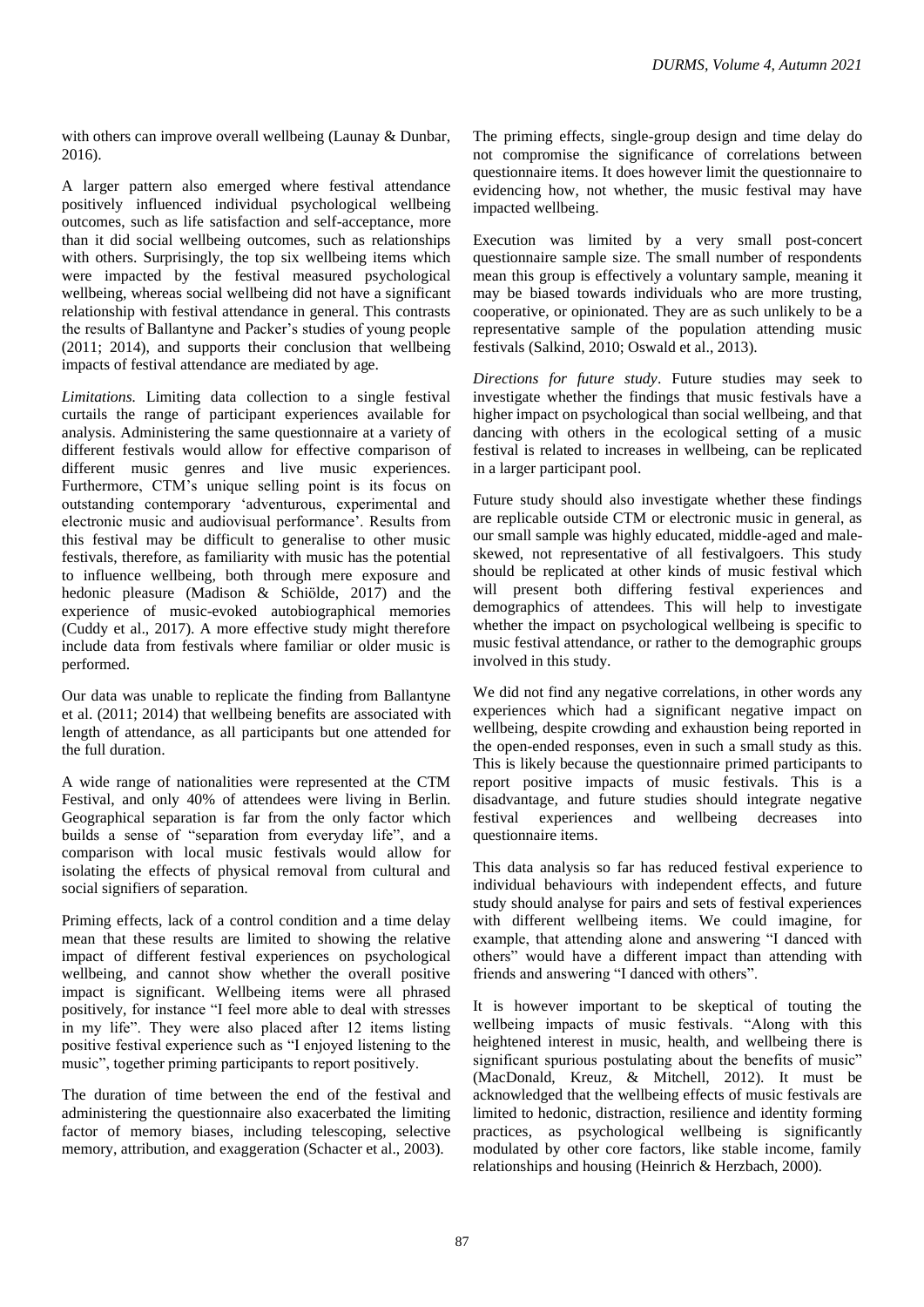It is hoped that future controlled research will contextualise findings of the wellbeing impact of the music festival relative to other activities such as domestic music listening, or other outdoor social activities.

# **6. CONCLUSION**

This study is set against the backdrop of two conflicting bodies of literature. In existing literature on music festivals and wellbeing, the prevalence of soft tissue injury, ENT, heat and drug-related illness has been ignored. This weakness has unfortunately been replicated here after limitations placed on the study by festival organisers.

This study integrated music experience items derived from lab study into the festival experience questionnaire. One of these, dancing to music with others, was found to have a significant impact on wellbeing. Patterns emerged linking festival experiences to specific wellbeing improvements as defined by Ryff and Keyes (1995) and Keyes et al. (1998; 2000). These included the strong correlations between enjoying the music and increased positivity, and between a sense of adventure and self- acceptance.

While it was not possible in this study to research those more serious negative wellbeing impacts such as overconsumption of drugs, injury and assault, open-ended inquiry did find evidence for wellbeing harms caused by overcrowding and late nights. Future study should integrate the possibility of harm into research on wellbeing, building the possibility of negative impacts into the questionnaire study to allow for a more complete picture when presenting findings on wellbeing.

Research produced with these principles will result in more detailed and balanced information, better placed to recommend festival design features which maximise the wellbeing and the safety of festivalgoers.

#### **REFERENCES**

- American Addiction Centers (2020). Substance use at live music events[.https://drugabuse.com/featured/substance-use-at-live](https://drugabuse.com/featured/substance-use-at-live-music-events/)[music-events/,](https://drugabuse.com/featured/substance-use-at-live-music-events/) accessed 07/06/2021.
- Ballantyne, J., Ballantyne, R., & Packer, J. (2014). Designing and managing music festival experiences to enhance attendees' psychological and social benefits. *Musicae Scientiae*, *18*(1), 65– 83.
- Beltrán, A.M., & Calvet, C. (2020). Fiestas, public space and rape culture: A study of the Wolf Pack 1 case. In L. Platt & R. Finkel (Eds.), *Gendered Violence at International Festivals.* London: Routledge. 23-38.
- Bows, H., King, H., & Measham, F. (2020). Conceptualising safety and crime at UK music festivals. In L. Platt & R. Finkel (Eds.), *Gendered Violence at International Festivals.* London: Routledge. 86-104.
- Britten, S., Whiteley, M.S., Fox, P.F., Goodwin, M.I., & Horrocks, M. (1993). Medical treatment at Glastonbury Festival. *British Medical Journal*, *307*(6910), 1009-1010.
- Earl, C., Parker, E., Tatrai, A., & Capra, M. (2004). Influences on crowd behaviour at outdoor music festivals. *Environmental Health*, *4*(2), 55–62.
- Egermann, H., Sunderland, M.E., Grewe, O., Nagel, F., Kopiez, R., & Altenmüller, E. (2011). Does music listening in a social context alter experience? A physiological and psychological perspective on emotion. *Musicae Scientiae*, *15*(3), 307–323.
- Cuddy, L.L., Sikka, R., Silveira, K., Bai, S., & Vanstone, A. (2017). Music-evoked autobiographical memories (MEAMs) in Alzheimer disease: Evidence for a positivity effect. *Cogent Psychology*, *4*(1).
- DeNora, T. (2000). *Music in Everyday Life*. Cambridge: Cambridge University Press.
- Goulding, C., Shankar, A., & Elliott, R. (2001). Dance Clubs, Rave, and the Consumer Experience: An Exploratory Study of a Subcultural Phenomenon. *European Advances in Consumer Research, 5*(1), 203-208.
- Hampshire, B., Topping, R., Burbano Cifuentes, C., & Aubry, L.  $(2020)$ . Music  $\&$  the Mind: A Research Study exploring whether Music Festivals affect the Well-being of Listeners. *DURMS*, *3*, 67-80.
- Henrich, G., & Herschbach, P. (2000). Questions on Life Satisfaction (FLZM) - A Short Questionnaire for Assessing Subjective Quality of Life. *European Journal of Psychological Assessment*, *16*, 150-159.
- Hewitt, S., Jarrett, L., & Winter, B. (1996). Emergency medicine at a large rock festival. *Journal of Accident and Emergency Medicine*, *13*(1), 26-7.
- Keyes, C.L.M., Shmotkin, D., & Ryff, C.D. (2002). Optimising wellbeing: The empirical encounter of two traditions. *Journal of Personality and Social Psychology*, *82*, 1007–1022.
- Keyes, C.L.M. (1998). Social well-being. *Social Psychology Quarterly*, *61*, 121–140.
- Knight, H., & Mulry, C. (1996). Reading Rock Festival: A nursing perspective. *Accident and Emergency Nursing*, *4*(1), 40-42.
- Laiho, S. (2004). The psychological functions of music in adolescence. *Nordic Journal of Music Therapy*, *13*(1), 47–63.
- Lea, J. (2006). Experiencing festival bodies: Connecting massage and wellness. *Tourism Recreation Research*, *31*(1), 57-66.
- MacDonald, R., Kreutz, G., & Mitchell, L. (2012). What is Music, Health, and Wellbeing and Why is it Important? In MacDonald, R., Kreutz, G., Mitchell, L. (Eds.), *Music, Health, and Wellbeing.* Oxford. 3-11.
- Madison, G., & Schiölde, G. (2017). Repeated Listening Increases the Liking for Music Regardless of Its Complexity: Implications for the Appreciation and Aesthetics of Music. *Frontiers in Neuroscience*, *11*, 147.
- Manstead, A.S.R., & Fischer, A.H. (2001). Social appraisal: The social world as object of and influence on appraisal processes. In K. R. Scherer, A. Schorr, & T. Johnstone (Eds.), *Series in*